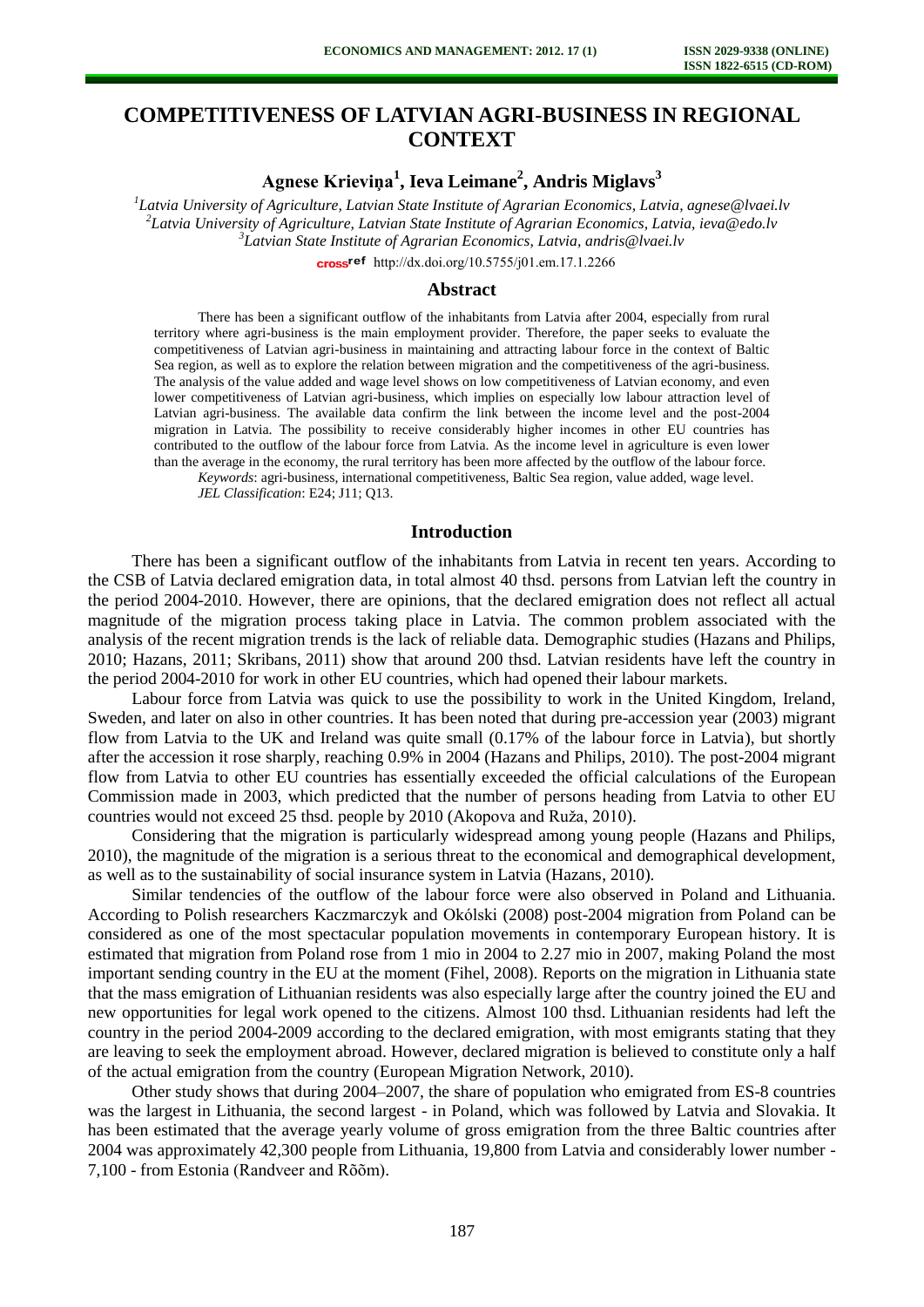The available comparative data on net migration rates showing positive trend for Sweden, Finland, Denmark, Germany and also Estonia indicate that the problem of the loss of the inhabitants was not pronounced for other Baltic See region countries in the period 2004-2010.

The process of labour migration in the EU has been widely studied within the scope of sociology and economics. Also the influencing factors and consequences have been discussed (Thaut, 2009; Baas et al., 2010). The macroeconomic factors - economic, social and labour market related aspects (economic opportunities, wage levels, level of employment and rate of unemployment) - have been named as the main factors of labour migration (SKDS, 2005; Matiušaitytė and Čiegis, 2007). Nevertheless there are only few studies and non in context of Latvia about relation between competitiveness of concrete economical sector and migration as a consequence of lack of competitiveness.

Therefore the ongoing migration processes in Latvia stimulated to propose a hypothesis that the competitiveness of Latvian economy is not sufficient in the international context. As the outflow of the inhabitants from Latvian rural area has been more significant as from urban area, and the agri-business besides public services is the main provider of the employment possibilities in rural area, agri-business (agricultural primary production and processing of agricultural products) was determined to be the object of the study, and its competitiveness – the subject. The scope of the study was also limited to the examination of the competitiveness of Latvian agri-business in the context of the Baltic Sea region, including Latvia, Lithuania, Estonia, Poland, Sweden, Finland, Denmark and also Germany.

The objective of the study is to evaluate the competitiveness of Latvian agri-business in maintaining and attracting labour force in the context of Baltic Sea region, as well as to explore the relation between migration and the competitiveness of the agri-business.

The analysis is carried out based on Eurostat and DG Agri FADN data. To analyse the data, describe and interpret the results general research methods – like the logical constructive analysis, graphical analysis and synthesis method –, and also specific methods of statistical and economic research – like correlation analysis, ranking and analysis of time series were employed during the study.

The paper has been supported by the European Social Fund within the project "Support for the implementation of doctoral studies at Latvia University of Agriculture" (sub-activity 1.1.2.1.2. Support for the implementation of doctoral studies), agreement No. 2009/0180/1DP/1.1.2.1.2/09/IPIA/VIAA/017, contract No. 04.4-08/EF2.PD.29.

#### **Migration and its dependency on agri-business**

One of the main factors, which influence the migration, is employment and income obtaining possibilities (Randveer and Rõõm). Agriculture is important source of employment in Latvia, accounting for 12.3 % of the total active population. Similarly, high contribution of agriculture to employment is in Poland, Lithuania and also in Estonia (although on much lower level than in other Baltic countries and Poland). In Sweden, Finland, Denmark and Germany the share of agriculture does not exceed 3.5% of the total active population. At the regional level in Latvia, the role of agriculture is even more significant – in Latgale region it accounts for 28.2% of the total active population. Furthermore, if only manufacturing sectors are considered (NACE activities under A-F, H, J), the share of agriculture increases to 20% of the total employment in Latvia on average, and even reaches 44% in rural territory.

According to the agricultural structure survey, the total number of persons engaged in agriculture in Latvia has decreased considerably since 2004 (by almost 75 thsd. or 29.2% in 2010). The decrease in the agricultural employment has contributed to the emigration from the rural territory, and it has been connected with the ongoing structural changes, with farms becoming more efficient or leaving the sector and other manufacturing sectors not offering the replacement for people in rural areas, therefore people are leaving to seek for other more gainful economic activities in other territories (including other countries).

The analysis of the post-2004 migration at Latvian region level shows its close dependency on agriculture as the employment possibility and agricultural income level. We made a ranking analysis of several migration related indicators in Latvia on NUTS 3 region level. The results are represented in Table 1. The regions for each indicator are ranged in descending order for each indicator analysed. And a shading pattern is attributed to each region. As can be seen from Table 1, the largest negative migration intensity in the period 2004-2010 was in Latgale region, which is characterized by high agricultural employment and low productivity and low income level of agricultural labour force. High proportion of agricultural employment exists also in Zemgale, but farms of that region are more specialized and market oriented, and consequently more productive and able to generate larger incomes, which makes the region more attractive as employment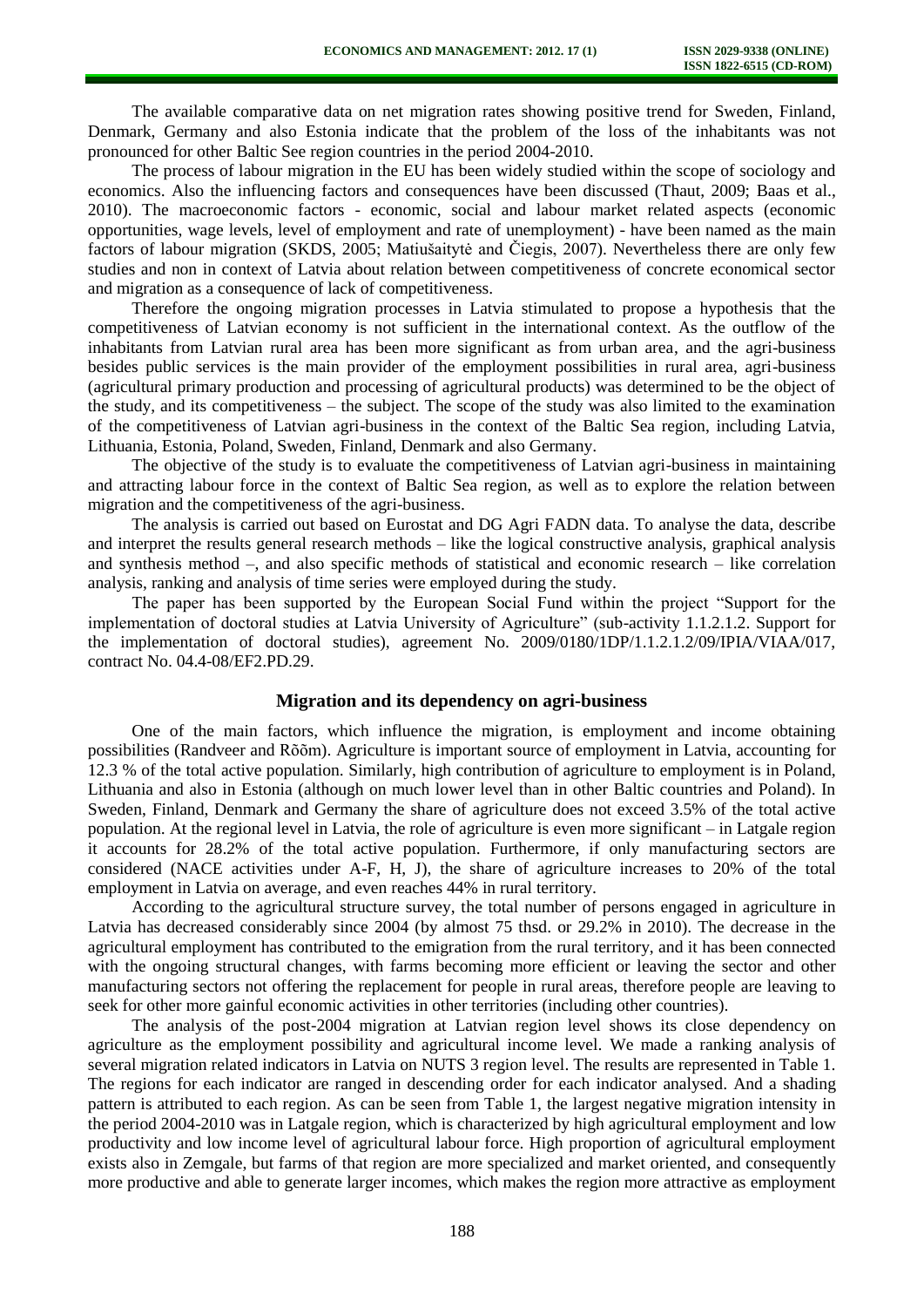**Regions by...** migration intensity 2004-2010 (net migration rate to the country average) Population density share in the total agricultural employment share in the total agricultural value added value added per AWU in agriculture share of market oriented farms (sells more than 51% of produced) from total number of farms in region Latgale Riga Latgale Zemgale Zemgale Zemgale Zemgale Zemgale Vidzeme Pieriga Vidzeme Vidzeme Pieriga Pieriga Kurzeme Zemgale Zemgale Kurzeme Kurzeme Kurzeme Riga **Latgale Kurzeme Pieriga** Vidzeme Vidzeme Zemgale Kurzeme Pieriga Latgale Latgale Latgale Pieriga Vidzeme Riga Riga n.d. n.d. n.d.

and living space (shown by less migration). It can also be seen from Figure 1, that regions with the most intensive migration are less densely populated, i.e., rural territory.

#### **Figure 1.** Regional ranging\* of migration related indicators in Latvia

*Source:* calculations and ranging based on Eurostat, 2012, CSB of Latvia, 2012, LSIAE, 2012 data and Kaczmarczyk and Okólski, 2008 approach (\*indicators are ranged in descending order)

The correlation analysis carried at the municipality level (there are 110 municipalities and 9 republican cities in Latvia), confirms quite strong negative link  $(R= 0.837)$  between the dependency on agriculture and income level, indicating that the municipalities with the highest dependency on agriculture tend to generate less income per inhabitant. The share of the agricultural employment in total active population and the average amount of individual income tax paid by the inhabitants were used for this analysis. The further analysis adds that low level of income in the municipality has influenced the outflow of the inhabitants from the municipality, as there is also quite strong correlation between the income level and the outflow measured by the net migration rate in 2004-2010 in the municipality  $(R=0.793)$ .

The studies on the generation of the migration flows from Poland also state that the major factor contributing the most to the outflow of the inhabitants is their relative underdevelopment. These regions display relatively low economic participation rate and a high proportion of households living mainly on social benefits or pensions. It has also been noted that in the largest part of the regions with the highest migration intensity the residents of rural areas outnumber the residents of urban areas, and large part of the population live on technologically primitive family plots of land (Kaczmarczyk and Okólski, 2008).

Similar conclusions can be found about the regional development of Lithuania. Koluģlu (2008) has discovered that in Lithuania in 2001–2007 the net migration was more active from the regions with relatively moderate and low income level and relatively lower population density, some of these regions can be considered as being agricultural. Also Šileika and Adriušaitiene (2006) have found the correlation between the migration and average monthly gross wage and a proportion of rural population (where agriculture is important sector of employment) in the total number of the population in different regions of Lithuania.

According to Halhead (2006), Estonia experienced this process ten years earlier. During its early years of independence, in the early 1990`s Estonia reported a loss of approximately three-quarters of its agricultural jobs, which contributed to the depopulation of rural communities (Halhead, 2006).

## **Agri-business competitiveness**

To evaluate the competitiveness of Latvian agri-business in the context of the Baltic Sea region, the value added was analysed as it represents the resources which are available for the agri-business enterprises for the compensation of labour force and other factors of production (i.e., incomes for owners of factors of production like rent for land owners and others) as well as for investments in the further development. To compare the competitiveness of the agri-business enterprises in maintaining the existing and attracting new qualified labour force, the compensation for labour force was also analysed.

The analysis of the value added indicators of agriculture in the Baltic Sea region countries shows on low competitiveness of Latvia (see Figure 2). Despite the growth since 2004, the value added at producer prices per AWU (annual work unit -1840 working hours in a year) in Latvia is the lowest among the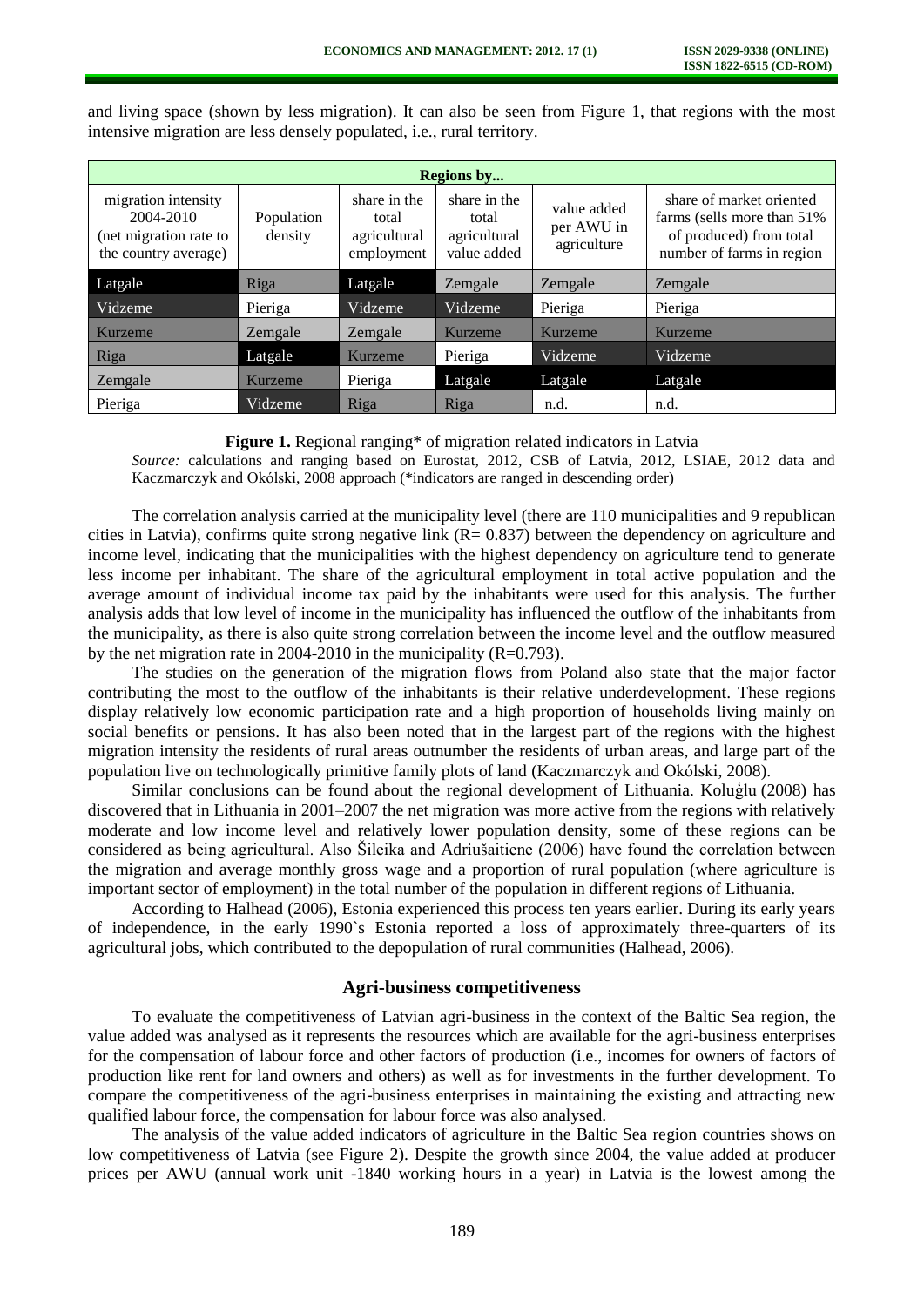analysed countries and substantially lags behind the highest value (Denmark). Low competitiveness of agriculture is also typical for other new EU member states – Poland, Lithuania and also Estonia (although, it does not fall far behind the Finnish level). The support to production has contributed to obtaining higher value added at factor costs per AWU, which is about two times the value added at producer prices in Latvia, and falls between the indicators of Poland and Lithuania. But still there is a clear distinction between group of countries consisting of Denmark, Germany, Sweden and Finland and the other group formed by the new EU member states, with Estonia being at the top, but Poland and Latvia – at the bottom of the group.



2009 (value added at producer prices /// value added at factor costs (with subsidies))

Total value added per employed person in economy (2009)

**Figure 2.** Value added indicators of agriculture in the Baltic Sea region countries in 2004-2009 *Source*: calculation based on Eurostat, 2012.

The competitiveness of Latvian agriculture is low also in the context of the national economy – the value added at factor costs per AWU was only about 30% of the total value added per employed person in Latvian economy in 2009. Though, agricultural sector in all countries is less competitive than other sectors of the national economy, and, once again – in Latvia, Poland and Lithuania the proportion of value added at factor costs per AWU as compared to the total economy are lower than in Denmark, Germany, Finland, Sweden and also Estonia. We may conclude, the agricultural sector in these countries is less competitive also within the national economy.



2004 (available funds of farms for compensation of labour force without /// with subsidies)

2008 (available funds of farms for compensation of labour force without /// with subsidies)

2009 (available funds of farms for compensation of labour force without /// with subsidies)

Compensation per salaried labour force in agriculture (2009)

Total compensation per employee in economy (2009)

**Figure 3.** Compensation level of agricultural labour force in the Baltic Sea region countries in 2004-2009 *Source:* calculations based on Eurostat, 2012; DG Agri FADN, 2011

As the value added is the source for the compensation of labour, the countries with the highest value added per AWU tend to provide also higher wage level. Furthermore, the compensation level of salaried employees is closer to the average level in the economy than the value added, indicating on the comparatively high competition for the labour on internal labour market. Considering that salaried labour forms only a small part of the total labour on agricultural farms, the comparison of the funds of farms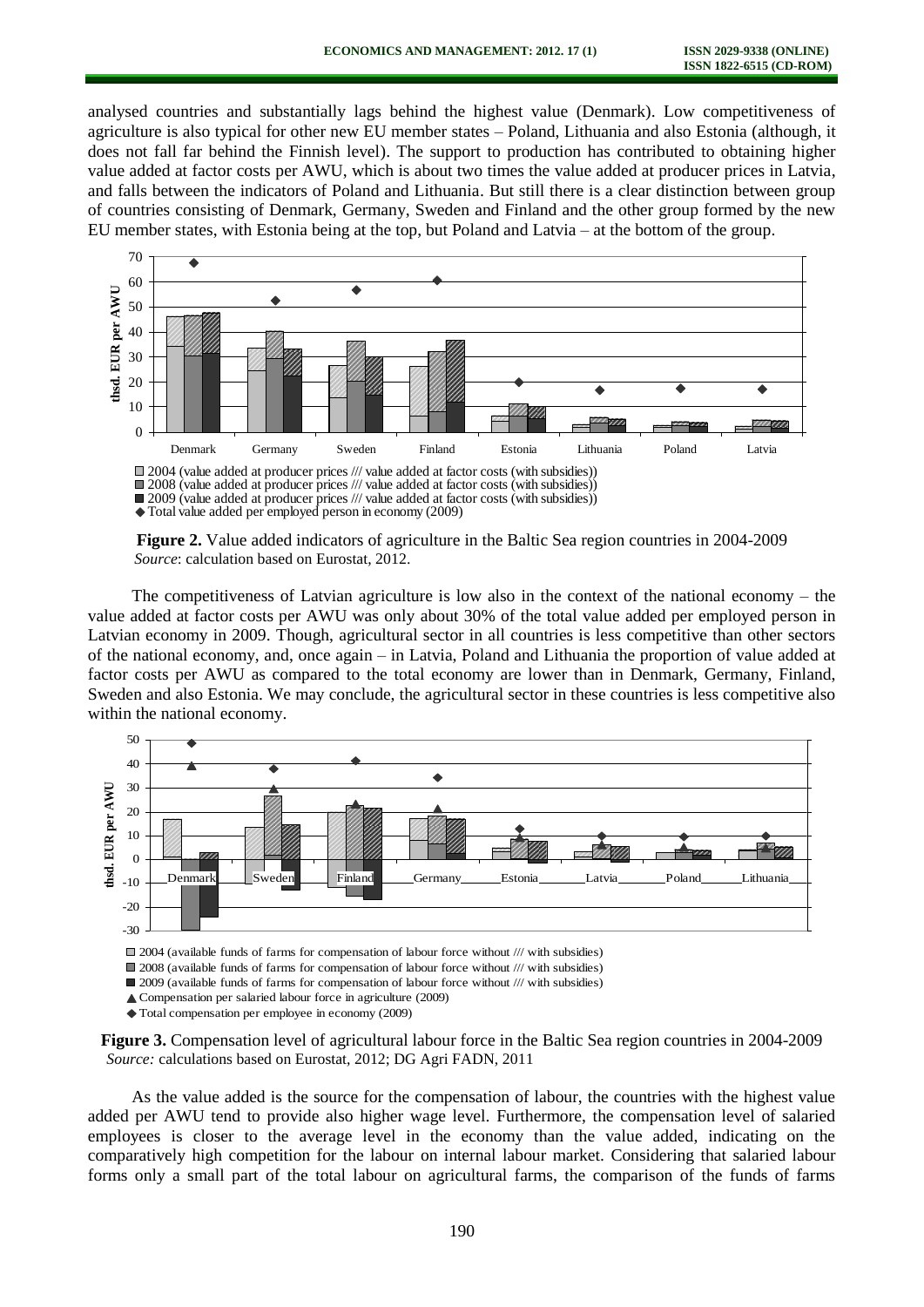available for the compensation of the total labour force (which includes also family incomes) is necessary. According to the data represented in Figure 3, in general, agricultural farms are not able to ensure competitive compensation level for the family labour force in the form of family incomes after other factor costs (interest, rents, wages for hired labour and also depreciation) from the produced value added are paid. Only with production support the potential compensation level also of family labour is at the comparative level with the salaried labour. The compensation level of labour force in Latvia along with Lithuania, Poland and Estonia is among the lowest in the Baltic Sea region. Due to high interest paid Danish agricultural farms are not able to compensate all factor costs, including covering economic costs for compensation of family labour. In 2009, agricultural farms also in Latvia could not compensate all factor costs from the market revenues, which means that there were no source for potential family labour compensation.





**Figure 4.** Value added of food industry in the Baltic Sea region countries in 2004-2009 *Source:* calculations based on Eurostat, 2011 (\*no data for Lithuania in 2004)

Similar situation can be observed also at the secondary level, when the competitiveness is compared using indicator of the value added in food industry per employed person. In Latvia it is the lowest among the Baltic Sea countries, which is only about 20% of the level in Finland, Denmark and Sweden (see Figure 4). Low competitiveness of food industry in producing the value added per employed person is also in Lithuania, Estonia and Poland. Food enterprises in Latvia and Lithuania have also the lowest competitiveness compared to the total national economy in terms of the value added per employed person among the countries, which is below the average level in the national economy. Due to low level of value added per employed person, the remuneration level in Latvian food industry is also low (see Figure 5).



 $\Box$  2004  $\Box$  2008  $\Box$  2009  $\triangle$ % of total compensation per employee in economy (2009)

**Figure 5.** Compensation level of food industry labour force in the Baltic Sea region countries in 2004-2009  *Source:* calculations based on Eurostat, 2011 (\*no data for Lithuania in 2004)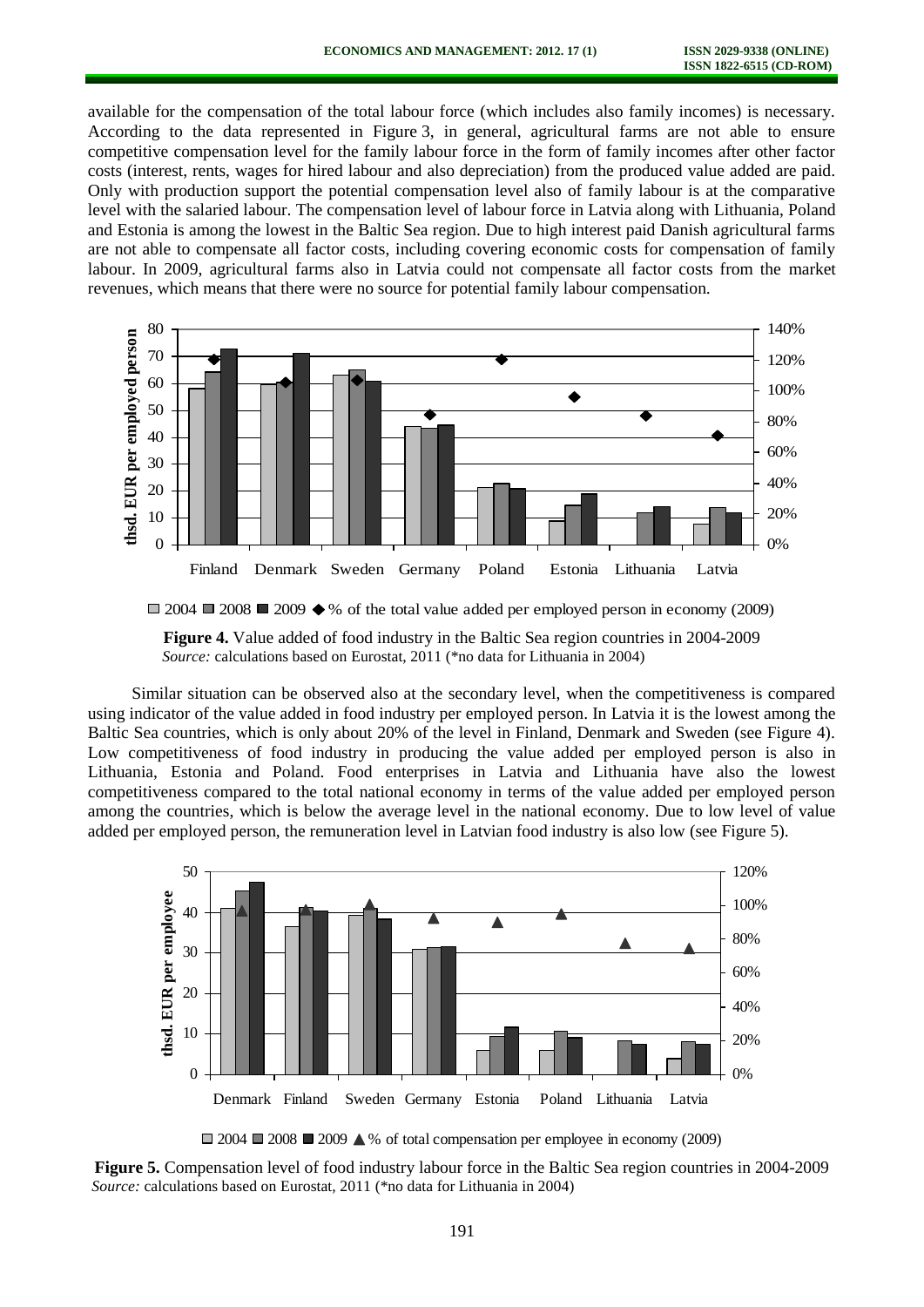The analysis allows to conclude, that there is low competitiveness of the total Latvian economy, and even lower competitiveness of Latvian agri-business. The low competitiveness implies on especially low labour attraction level in Latvian agri-business. The same can be attributed also to Lithuania and Poland, and to lesser extent – Estonia.

The correlation analysis at the country level also confirms that there is comparatively strong positive relation between the level of the value added in agri-business per employed person and the net migration rate in the countries (R=0.790). Therefore the authors conclude that the low income level in Latvia, Lithuania and Poland and the possibility to receive considerably higher incomes in other EU countries have contributed to the substantial outflow of the labour force from these countries. Considering that the possible family income in terms of the value added and the wage level for salaried labour force in agriculture is even lower than the average level in other economic activities in Latvia, the rural territory has been more affected by the outflow of the labour force.



total labour costs in agriculture at the German compensation level per value added at factor costs

 $\Box$  total labour costs in food industry per value added at factor costs

total labour costs in food industry at the German compensation level per value added at factor costs

labour input at the German productivity as % of the current labour input in agriculture

labour input at the German productivity as % of the current labour input in food industry

**Figure 6.** Labour cost and labour input indicators in Poland, Latvia, Lithuania and Estonia in 2009 *Source:* calculations based on Eurostat, 2011

The main reason for the low value added and wage level in Latvia is large labour input and its low productivity (see Figure 6). If the labour input in Latvia is evaluated at the average labour costs as in Germany, it exceeds the value added at factor costs more than 4 times in agriculture and also almost 4 times in food industry.

There is comparatively good position of Latvian agri-business on product market, because the net export share reaches about 25% of the total agri-business output. However, the competitiveness of Latvian agri-business on the product market is ensured by cheaper inputs, which includes cheaper labour. Such competitiveness is not sustainable, and the fact is confirmed by the mass outflow of the inhabitants, including rural people, after 2004. To improve the competitiveness of Latvian agri-business in maintaining and attracting new quality labour force, considerable improvement in labour productivity is inevitable. The same applies also to Poland, Lithuania and, in a bit lesser extent- to Estonia. Due to high employee density, the possible further expansion of Latvian agri-business will be able to absorb only a small part of the labour force released the by the productivity growth in the sector, and therefore further decrease in the labour force input is also inevitable. This stimulates to propose another hypothesis for further analysis that the growth of the agri-business competitiveness is at the same time also potential source of rural depopulation in Latvia.

# **Conclusions**

The available comparative data on net migration rates in the Baltic Sea region countries show considerable outflow of inhabitants from Latvia, Lithuania and Poland in post - 2004.